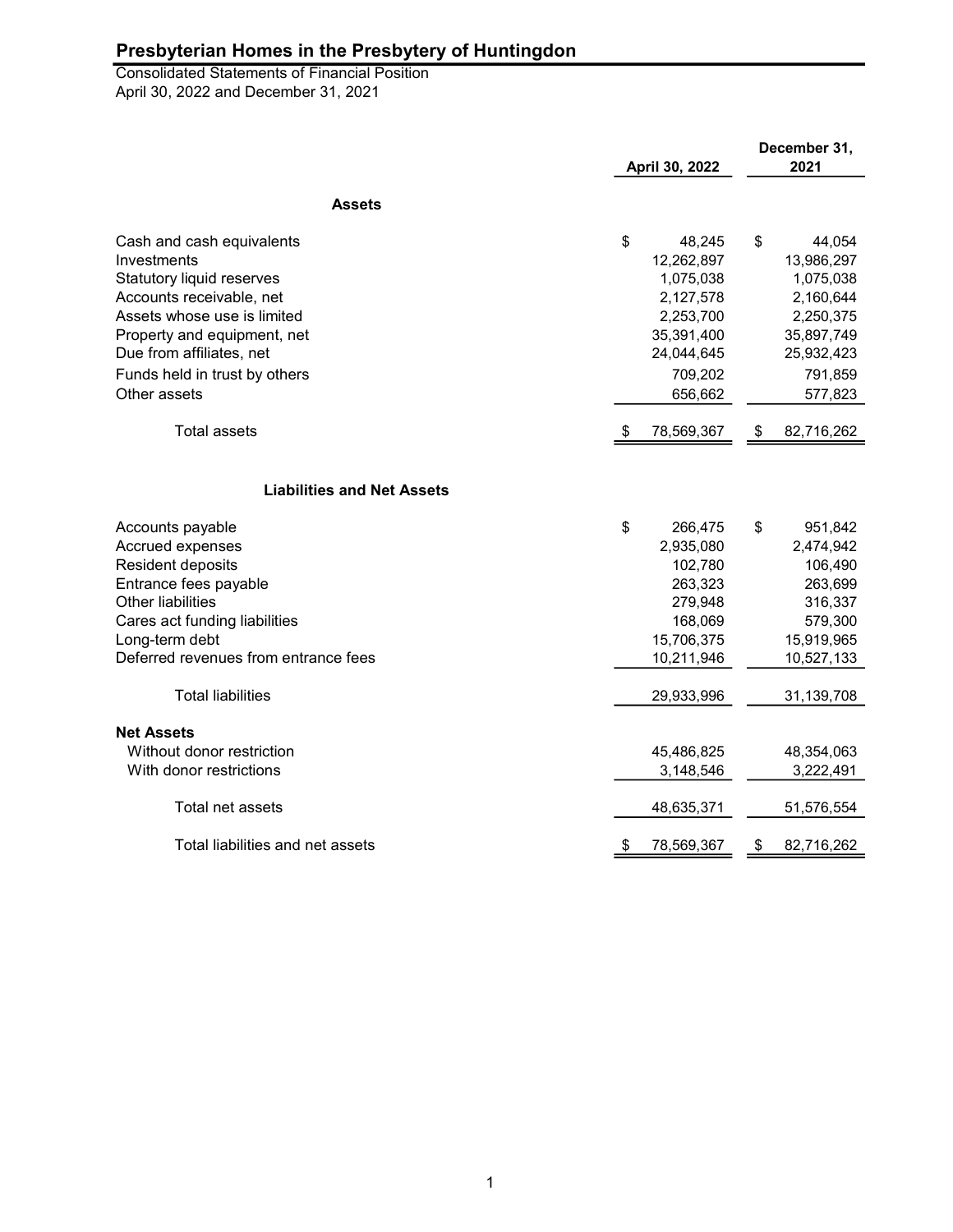Consolidated Statements of Operations and Changes in Net Assets Period ended April 30, 2022 and year ended December 31, 2021

| April 30, 2022                                               |    |               | December 31,<br>2021 |             |
|--------------------------------------------------------------|----|---------------|----------------------|-------------|
| <b>Net Assets Without Donor Restrictions</b>                 |    |               |                      |             |
| Revenues, gains and other support:                           |    |               |                      |             |
| <b>Resident services:</b>                                    |    |               |                      |             |
| Resident services                                            | \$ | 9,407,342     | \$                   | 28,652,470  |
| Amortization of entrance fees                                |    | 522,832       |                      | 1,650,966   |
| Total resident services                                      |    | 9,930,174     |                      | 30,303,436  |
| Contributions, gifts, grants and bequests                    |    | 24,996        |                      | 178,300     |
| Other revenues                                               |    |               |                      | 74,940      |
| Government grants                                            |    |               |                      | 3,160,300   |
| Government stimulus                                          |    | 1,022         |                      | 1,377,190   |
| Net assets released from restrictions                        |    | 4,217         |                      | 265,051     |
| Total operating revenues and other support                   |    | 9,960,409     |                      | 35,359,217  |
| Expenses:                                                    |    |               |                      |             |
| Nursing services                                             |    | 3,540,122     |                      | 10,306,969  |
| Rehabilitation                                               |    | 719,664       |                      | 3,358,314   |
| Recreation and special services                              |    | 180,217       |                      | 637,567     |
| Pharmacy                                                     |    | 284,788       |                      | 686,623     |
| Social services                                              |    | 69,350        |                      | 203,416     |
| Physician services                                           |    | 49,970        |                      | 149,157     |
| <b>Food Services</b>                                         |    | 1,238,621     |                      | 3,668,335   |
| Building operations and maintenance                          |    | 1,059,283     |                      | 3,306,693   |
| Housekeeping                                                 |    | 160,839       |                      | 508,923     |
| Laundry and linen                                            |    | 69,817        |                      | 252,405     |
| General and administrative                                   |    | 1,811,762     |                      | 5,778,276   |
| Employee benefits                                            |    | 612,450       |                      | 693,279     |
| Interest                                                     |    | 168,579       |                      | 523,876     |
| Depreciation                                                 |    | 815,368       |                      | 2,501,633   |
| Fundraising                                                  |    | 42,644        |                      | 123,179     |
| Total expenses                                               |    | 10,823,474    |                      | 32,698,645  |
| Unusual non-recurring expenses - COVID-19                    |    | 297,090       |                      | 510,267     |
| Operating income (loss) before gains and losses              |    | (1, 160, 155) |                      | 2,150,305   |
| Loss on impairment of asset                                  |    |               |                      | (2,350,230) |
| Operating income (loss)                                      |    | (1, 160, 155) |                      | (199, 925)  |
| Other income (loss):                                         |    |               |                      |             |
| Investment income, net of investment expense                 |    | 37,255        |                      | 380,147     |
| Realized gain on investments                                 |    | 1,658         |                      | 211,818     |
| Unrealized (loss) gain on investments                        |    | (1,745,996)   |                      | 1,663,835   |
| Loss on early extinguishment of debt                         |    |               |                      | (2, 119)    |
| Total other income (loss)                                    |    | (1,707,083)   |                      | 2,253,681   |
| Revenues (less than) in excess of expenses                   |    | (2,867,238)   |                      | 2,053,756   |
| (Decrease) increase in net assets without donor restrictions |    | (2,867,238)   |                      | 2,053,756   |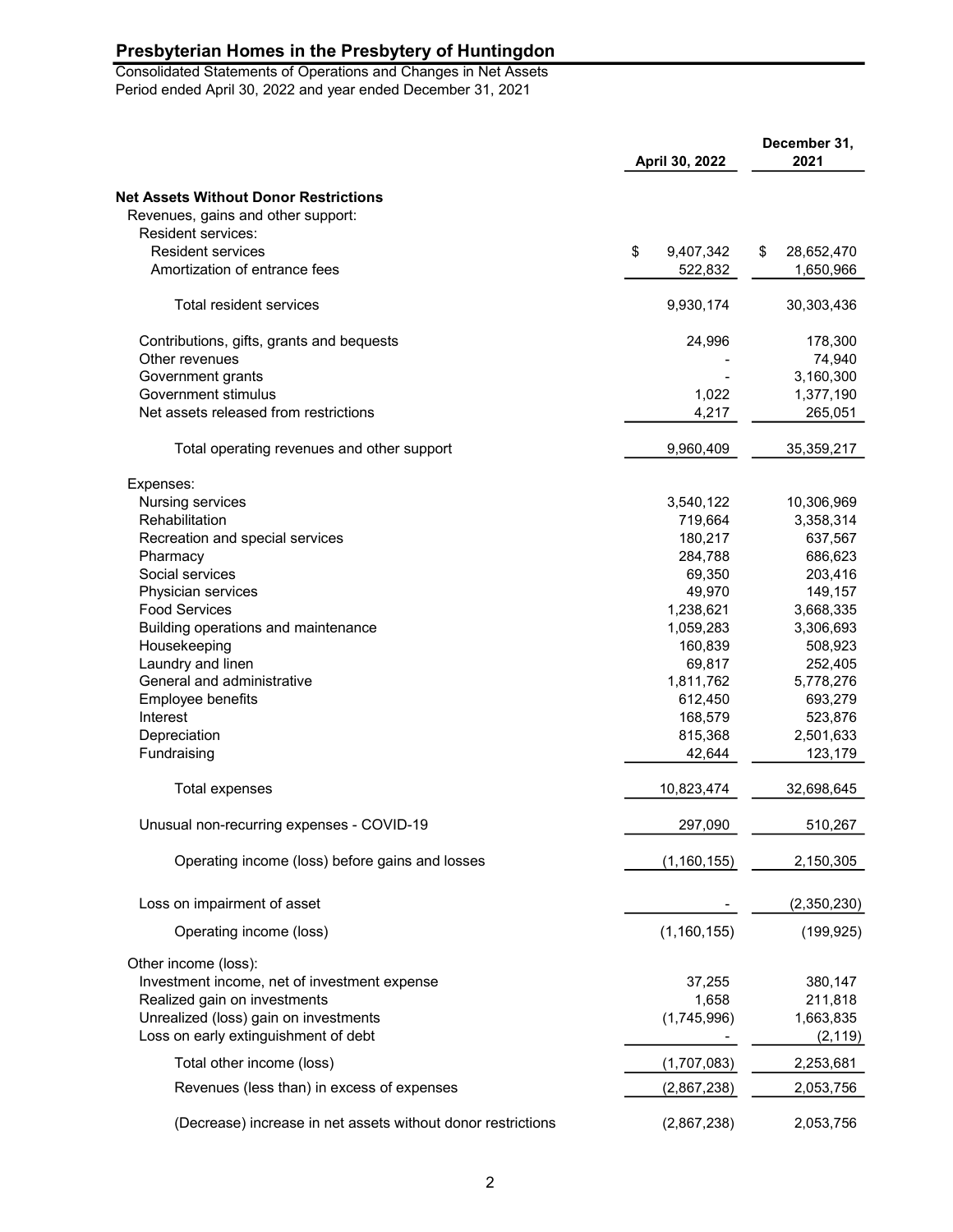Consolidated Statements of Operations and Changes in Net Assets Period ended April 30, 2022 and year ended December 31, 2021

|                                                                                                                                                                                                                          |    | April 30, 2022                        |    | December 31,<br>2021                 |  |
|--------------------------------------------------------------------------------------------------------------------------------------------------------------------------------------------------------------------------|----|---------------------------------------|----|--------------------------------------|--|
| <b>Net Assets With Donor Restrictions</b><br>Contributions, gifts, grants and bequests<br>Investment income, net of investment expense<br>Unrealized (loss) gain on investments<br>Net assets released from restrictions | \$ | 18.818<br>264<br>(88, 810)<br>(4,217) | \$ | 66,240<br>259<br>63,952<br>(265,051) |  |
| Decrease in net assets with<br>donor restrictions                                                                                                                                                                        |    | (73, 945)                             |    | (134,600)                            |  |
| Change in net assets                                                                                                                                                                                                     |    | (2,941,183)                           |    | 1,919,156                            |  |
| <b>Net Assets, Beginning</b>                                                                                                                                                                                             |    | 51,576,554                            |    | 49,657,398                           |  |
| Net Assets, Ending                                                                                                                                                                                                       |    | 48,635,371                            | S  | 51,576,554                           |  |